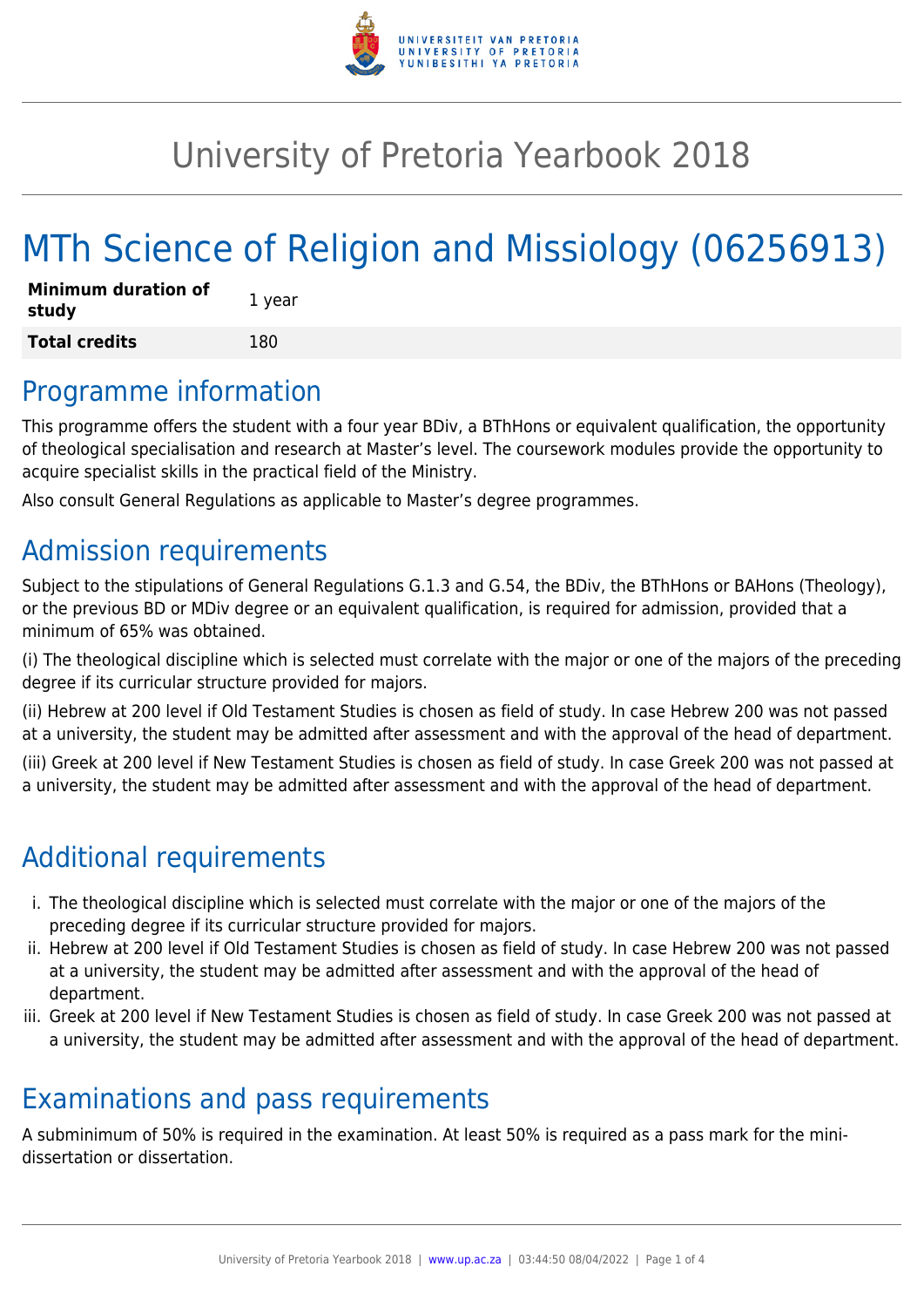

The stipulations of G.39.11 regarding pass requirements for dissertations apply with the necessary changes to mini-dissertations.

Mini-dissertations are evaluated and examined in accordance with the stipulations set out in a study guide, which is available on request from the various departments.

#### **Examination regulations applicable to all master's degrees in the faculty**

A master's degree is conferred on a student by virtue of an examination, or an examination and a dissertation, or an examination and a mini-dissertation, or a dissertation. Examinations may be written and/or oral. A percentage mark is given provided that the passmark is at least 50% and at least 75% as a pass with distinction.

### Research information

#### **Dissertation**

In the case of the dissertation only, the proposed title, research design and methodology must be submitted for approval to the Research and Ethics Committee via the supervisor and the head of department before a student may commence with the writing of a dissertation. The final title must be approved by the Postgraduate Committee and submitted to the faculty board for notification before submission of the thesis for examination.

#### **Article for publication**

Unless Senate, on the recommendation of the supervisor, decides otherwise, a student, before or on submission of a dissertation, must submit at least one draft article for publication in a recognized academic journal and in the case of a thesis, must submit proof of submission of an article issued by an accredited journal, to the Head: Student Administration.

The draft or submitted article, as the case may be, should be based on the research that the student has conducted for the dissertation/thesis and be approved by the supervisor if the supervisor is not a co-author. The supervisor shall be responsible for ensuring that the paper is taken through all the processes of revision and resubmission, as may be necessary. Conferment of the degree may be made subject to compliance with the stipulations of this regulation.

### Pass with distinction

In order to pass with distinction at least 75% for the dissertation must be obtained.

### General information

#### **Registration for postgraduate programmes**

#### **1. Concurrent registration for a second postgraduate programme**

No student is allowed to register for more than one postgraduate programme concurrently, except where the student's academic record warrants it and with the Dean's approval. Continuation of study for the second postgraduate programme will be subject to favourable progress reported by the heads of department in the Faculty of Theology. However, no student will be allowed to participate in examinations for a second postgraduate programme in another faculty during the examinations of the Faculty of Theology.

#### **2. Renewal of registration**

Students of the University are registered for one year of study. After an academic year has expired, students wishing to continue their studies at the University must renew their registration and pay such fees for renewal of registration as prescribed.

No interruption may occur in a postgraduate student's registration for a postgraduate study programme. Should a student interrupt his/her studies, such a student will upon re-registration be liable for the full fees applicable to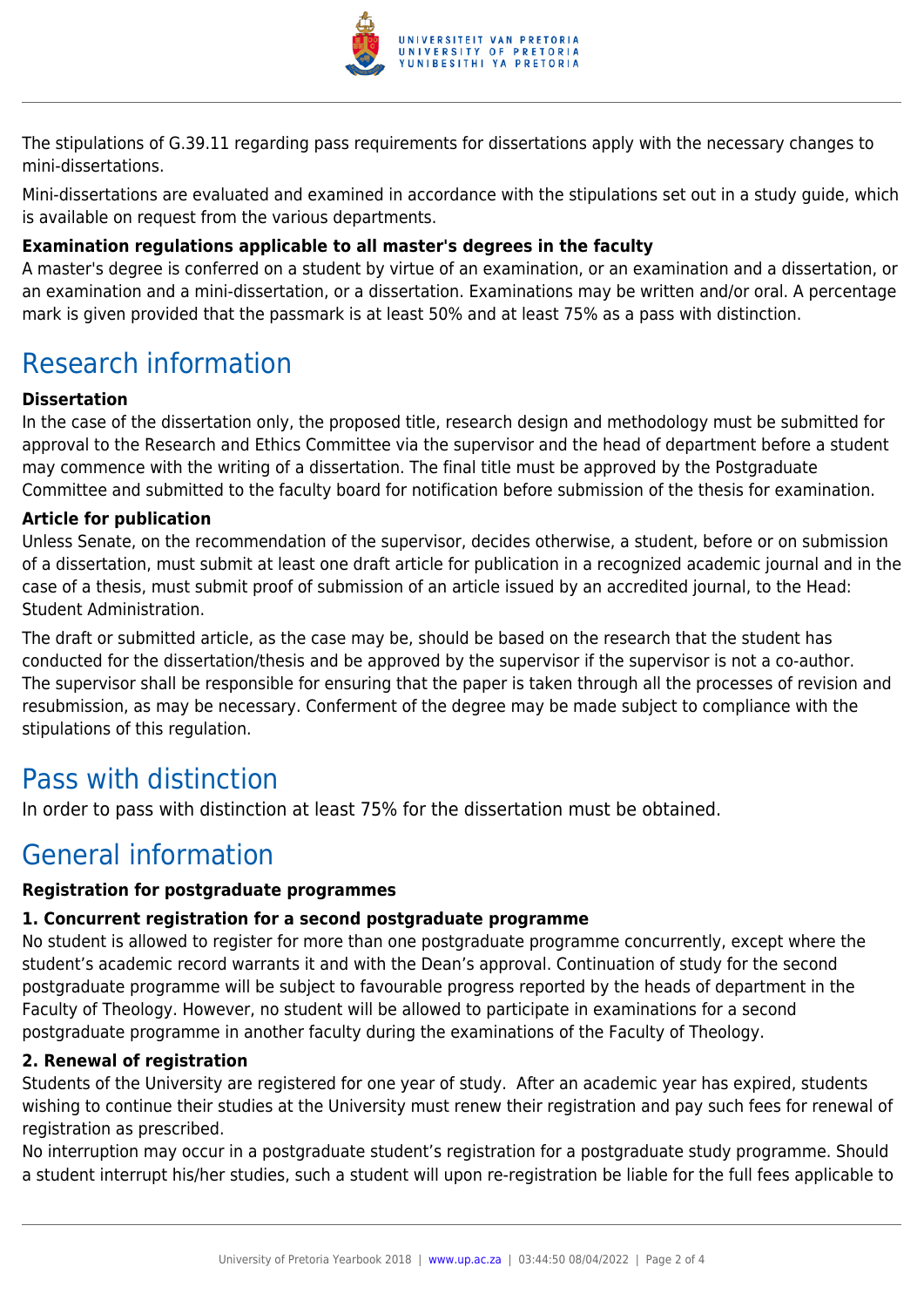

the degree programme.

If a student interrupts registration for the postgraduate programme and it is not renewed within four years of the first registration, the credits obtained will no longer be valid. The student should repeat the modules already passed.

A student for an honours degree must complete his or her studies within two years. Under special circumstances, the Dean, on the recommendation of the head of department, may give approval for a limited fixed extension of this period.

A master's degree is conferred on a student only if at least one year has expired after obtaining the qualifications required for master's study.

A doctorate is conferred on a student only if at least 12 months since registration for the doctorate at this University have expired. Subject to other faculty regulations, a student for a doctorate must complete his or her studies within three years after first registering for the degree. Under special circumstances, the Dean, on the recommendation of the head of department, may give approval for a limited fixed extension of this period.